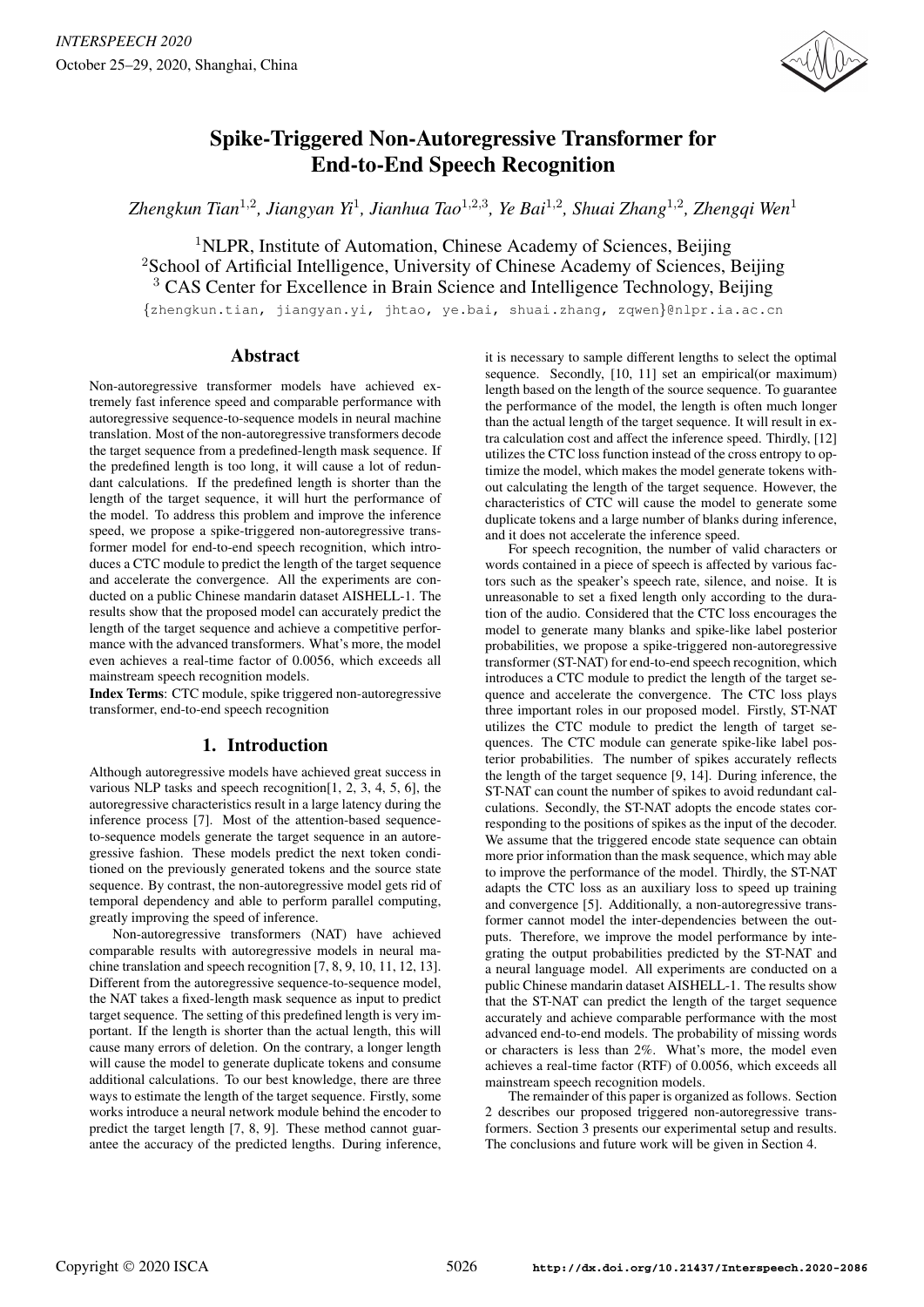# 2. Spike-Triggered Non-Autoregressive Transformer

#### 2.1. Model Architecture

The spike-trigger non-autoregressive transformer consists of an encoder, a decoder, and a CTC module, as depicted in Fig.1. Both encoder and decoder are composed of multi-head attention layers and feed-forward layers [4], which is similar to the speech transformer [6].

As shown in Fig.1, we put a 2D convolution front end at the bottom of the encoder to process the input speech feature sequences simply, including dimension transformation (from 40 to 320), time-axis down-sampling, and adding sine-cosine positional information.

Multi-head attention (MHA) layer allows the model to focus on the information from different positions. Each head  $h_i$ is a complete self-attention component.  $Q$ ,  $K$  and  $V$  represent queries, keys and values respectively.  $d_k$  is the dimension of keys.  $W^Q \in \mathbb{R}^{d_m \times d_q}$ ,  $W^K \in \mathbb{R}^{d_m \times d_k}$ ,  $W^V \in \mathbb{R}^{d_m \times d_v}$  and  $W^O \in \mathbb{R}^{d_m \times d_m}$  are projection parameter matrices.

$$
\text{SelfAttn}(Q, K, V) = \text{softmax}(\frac{QK^T}{\sqrt{d_k}})V \tag{1}
$$

$$
\text{MultiHead}(Q, K, V) = \text{Concat}(h_1, h_2, ... h_{n_h})W^O
$$
\n
$$
\text{where } h_i = \text{SelfAttn}(QW_i^Q, KW_i^K, VW_i^V) \tag{2}
$$

where 
$$
h_i
$$
 =SelfAttn( $QW_i^Q, KW_i^K, VW_i^V$ )  
Feed-forward network (FFN) contains two linear layers and

a gated liner unit (GLU) [15] activation function [16, 17].

$$
FFN(x) = GLU(xW_1 + b_1)W_2 + b_2
$$
 (3)

where parameters  $W_1 \in \mathbb{R}^{d_m \times 2d_{ff}}$ ,  $W_2 \in \mathbb{R}^{d_{ff} \times d_m}$ ,  $b_1 \in$  $\mathbb{R}^{d_m}$  and  $b_2 \in \mathbb{R}^{d_m}$  are learnable.

The sine and consine positional embedding proposed by [4] are applied for all the experiments in this paper. Besides, the model also applies residual connection and layer normalization.

The ST-NAT introduces a CTC module to predict the length of the target sequence and accelerate the convergence. The CTC module only consists of a linear projection layer. Most non-autoregressive transformer model adopts a fixed-length sequence filled with  $\langle \text{MAXK} \rangle$ <sup>t</sup> as the input of the decoder. These sequences don't contain any useful information. In fact, the CTC spike is usually located in the range of one specific word. Therefore, the ST-NAT utilizes the encoded states corresponding to the CTC spike as the input of the decoder. We assume that the triggered encode state sequence contains some prior information on the target words, which makes the decoding process more purposeful than guessing from the empty sequence.

#### 2.2. Training

It is very important to predict the length of the target sequence accurately. When the predicted length  $T'$  is shorter than the target length  $T$ , there is no doubt that the generated sequence will miss many words or characters, which means that it causes many deletion errors. Instead, the predicted length  $T'$  is longer than the target length of  $T$ , it will cost extra calculation and even generate many duplicate tokens. The ST-NAT can predict the length of the target sequence accurately, through counts the number of spikes produced by the CTC module. When the probability that the CTC module generates a non-blank token is greater than the trigger threshold  $\beta$ , the corresponding trigger position is recorded. This process can be described as follows. From the set of the set of the set of the set of the CF-1 and the set of the CF-1 and the CF-1 and the CF-1 and the CF-1 and the convertion of  $W_t^{\rm F}$ ,  $W_t^{\rm F}$ ,  $W_t^{\rm F}$ ,  $W_t^{\rm F}$ ,  $W_t^{\rm F}$ ,  $W_t^{\rm F}$ ,  $W_t^{\rm F}$ ,

$$
POS(i) = \begin{cases} triggered, & 1-p_b \ge \beta \\ ignored, & 1-p_b < \beta \end{cases}
$$
 (4)



Figure 1: *The spike-triggered non-autoregressive transformer has three components, an encoder, a decoder, and a CTC module. The encoder processes the input feature sequences into encoded states sequence. The CTC module computes spikelike posteriors from encoded states. And then the decoder extract encoded states sequence from the corresponding position of spikes as the input. The whole system is trained jointly.*

Where  $POS(i)$  means the *i*-th position of the encoder output states.  $p_b$  is the blank probability predicted by the CTC module. Then the probability of non-blank can be expressed as  $1 - p_b$ . The ST-NAT also inserts an end-of-sentence token ' $\langle EOS \rangle$ ' into the target sequence to guarantee the model still able to generate a correct sequence, when the predicted length  $T'$  is larger than the target length T.

Furthermore, it has been widely proved that the CTC loss function [18] is effective to assist the model to accelerate the training and convergence [5]. It is difficult to train a nonautoregressive model from scratch. Therefore, we use the CTC loss as an auxiliary loss function to optimize the model.

$$
\mathcal{L} = \begin{cases} \alpha \mathcal{L}_{CTC} + (1 - \alpha) \mathcal{L}_{CE}, & T' \ge T \\ \mathcal{L}_{CTC}, & T' < T \end{cases}
$$
 (5)

where  $\mathcal{L}_{CE}$  is the cross entropy loss [19] and  $\mathcal{L}_{CTC}$  is the CTC loss.  $\alpha$  is the weight of CTC in joint loss function.  $T'$  is the predicted target length.  $T$  is the real target length. If  $T'$  is smaller than  $T$ , the ST-NAT only utilizes the CTC loss to optimize the encoder. Under this condition, the decoder will miss some tokens, so that the cross entropy loss function can not work normally. Thanks to the CTC module, the ST-NAT can be trained from scratch and without any pre-training or other tricks.

#### 2.3. Inference

During inference, we just select the token which has the highest probability at each position. Generating the token ' $\langle EOS \rangle$ ' or the last token the decoding process is over.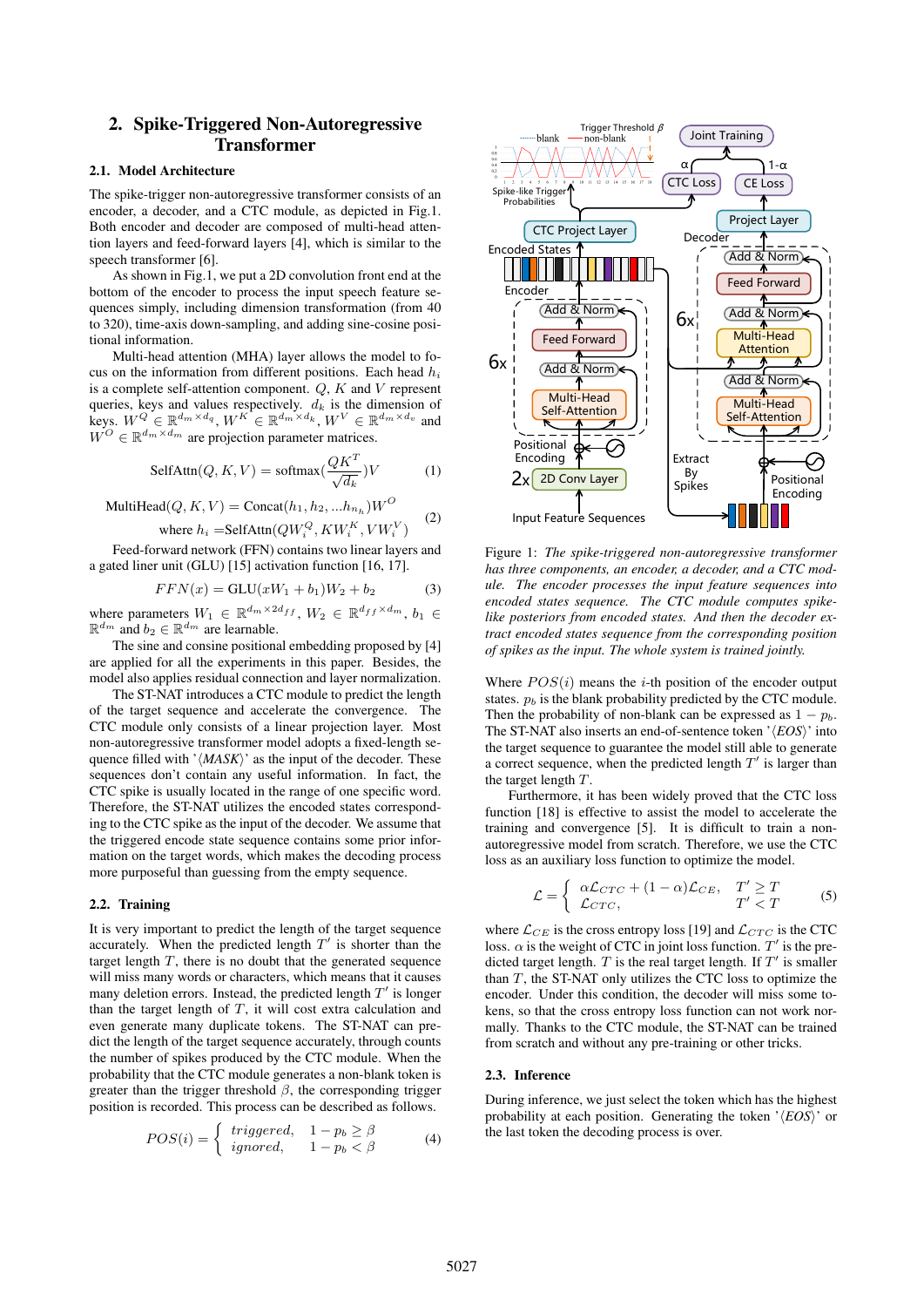Non-autoregressive model cannot model the temporal dependencies between the output labels. This largely prevents the improvement of model performance. We also introduce a transformer-based language model into decoding process. Neural language model makes up the weakness of nonautoregressive model. The joint decoding process can be described as

$$
\hat{y} = \arg\max_{y} (logP(y|x) + \lambda logP_{LM}(y|x))
$$
\n(6)

where  $\hat{y}$  is the predict sequence. And  $P_{LM}(y|x)$  is the probability of language model.  $\lambda$  is the weight of the language model probabilities.

## 3. Experiments and Results

#### 3.1. Dataset

In this work, all experiments are conducted on a public Mandarin speech corpus AISHELL- $1^1$ . The training set contains about 150 hours of speech (120,098 utterances) recorded by 340 speakers. The development set contains about 20 hours (14,326 utterances) recorded by 40 speakers. And about 10 hours (7,176 utterances / 36109 seconds) of speech is used as test set. The speakers of different sets are not overlapped.

## 3.2. Experiment Setup

For all experiments, we use 40-dimensional FBANK features computed on a 25ms window with a 10ms shift. We chose 4233 characters (including a padding symbol ' $\langle PAD \rangle$ ' , an unknown symbol ' $\langle UNK \rangle$ ' and an end-of-sentence symbol ' $\langle EOS \rangle$ ') as model units.

Our proposed model and baseline models are built on Open-Transformer<sup>2</sup>. The ST-NAT model consists of 6 encoder blocks and 6 decoder blocks. There are 4 heads in multi-head attention. The 2D convolution front end utilizes two-layer time-axis CNN with ReLU activation, stride size 2, channels 320, and kernel size 3. The output size of the multi-head attention and the feed-forward layers are 320. We adopt an Adam optimizer with warmup steps 12000 and the learning rate scheduler reported in [4]. After 80 epochs, we average the parameters saved in the last 20 epochs. We also use the time mask and frequency mask method proposed in [20] for the baseline transformer, SAN-CTC, and all non-autoregressive models. During inference, we use a beam search with a width of 5 for the baseline Transformer model, SAN-CTC model and the ST-NAT with language model.

We use the character error rate (CER) to evaluate the performance of different models. For evaluating the inference speed of different models, we decode utterances one by one to compute real-time factor (RTF) on the test set. The RTF is the time taken to decode one second of speech. All experiments are conducted on a GeForce GTX TITAN X 12G GPU.

### 3.3. Results

#### *3.3.1. Explore the effects of different weights and trigger thresholds.*

We train the ST-NAT model with different CTC weights  $\alpha$  and trigger thresholds  $\beta$  from scratch. As shown in Table.1, the trigger NAT model with CTC weight 0.7 and trigger threshold 0.3 can achieve a CER of 7.66% on test. At the same threshold, the trigger NAT with weight 0.6 can achieve the best performance on development set. The CTC weights and trigger thresholds

Table 1: *Comparison of the model with different CTC weights* α *and trigger thresholds* β*. We evaluate the CER(%) on development and test set, respectively.*

| <b>CTC</b>      | Trigger Threshold $\beta$ |           |           |           |  |  |
|-----------------|---------------------------|-----------|-----------|-----------|--|--|
| Weight $\alpha$ | 0.1                       | 03        | 0.5       | 0.7       |  |  |
| 0.1             | 7.67/8.66                 | 7.56/8.50 | 7.66/8/45 | 7.56/8.50 |  |  |
| 0.3             | 7.37/8.14                 | 7.25/8.12 | 7.26/8.19 | 7.21/8.01 |  |  |
| 0.5             | 7.06/7.97                 | 7.10/7.88 | 7.38/8.14 | 7.30/8.12 |  |  |
| 0.6             | 7.06/7.88                 | 6.88/7.67 | 7.05/7.77 | 7.01/7.70 |  |  |
| 0.7             | 7.26/8.05                 | 6.91/7.66 | 7.03/7.87 | 7.39/8.02 |  |  |

Table 2: *Comparison of the effects of different trigger threshold on the inference speed. We record the time that the ST-NAT spends on decoding test set and calculate the real-time factor.*

| Threshold $\beta$ | 0.1    | 0.3    | 0.5    | 0.7    |
|-------------------|--------|--------|--------|--------|
| Performance       | 7.88   | 7.67   | 7 77   | 7.70   |
| Seconds           | 212.04 | 202.59 | 200.62 | 198.44 |
| RTF               | 0.0059 | 0.0056 | 0.0055 | 0.0054 |

affect the performance of the model in different aspects. The CTC weights  $\alpha$  are used to balance the performance of CTC trigger module and decoder. However, the trigger threshold  $\beta$ are used to determine how many encoder states are triggered. Both weights and thresholds play important roles in the performance of the models.

*3.3.2. Explore the effects of different trigger thresholds on the inference speed.*

We evaluate our ST-NAT with different trigger thresholds on the inference speed. All the ST-NAT models are trained with a CTC weight of 0.6. It is obvious from the Table.2 that the larger the threshold, the faster the model decode an utterance. When the trigger threshold is 0.7, the model achieves an RTF of 0.0054. It also means the model only has a latency of nearly 20 milliseconds. However, a large threshold does not mean that the model can achieve the best performance. A large trigger threshold might cause the predicted length generated by the CTC trigger to be shorter than the target length, which in turn will hurt the performance of the model. Fortunately, different trigger thresholds have only little effect on the speed of inference, which can even be ignored.

*3.3.3. Analysis on trigger mechanism.*

We analyze the trigger non-autoregressive transformer from the following two perspectives.

On the one hand, we explore the relationship between the predicted length by the model and the target length, as show in Fig.2. The histogram record the difference between the target length and the predicted length. When the value is less than or equal to zero, it means that the predicted length is less than or equal to the target length. This will not cause irreversible effects. The decoder is still able to predict a token at the end of sentence. We can find that the vast majority of predicted length have no any errors. What's more, the probability of missing words or characters is even less than 2%. Even for the most of weights (0.3, 0.5 and 0.7), the maximum predict error does not exceed 4. Therefore, we conclude that the CTC model can predict the length of the target sequence approximately accurately. However, if the value is larger than zero, the model will miss some words permanently. We can fix this problem by adding a padding bias to the predicted length.

 $1$ http://www.openslr.org/13/

<sup>2</sup>https://github.com/ZhengkunTian/OpenTransformer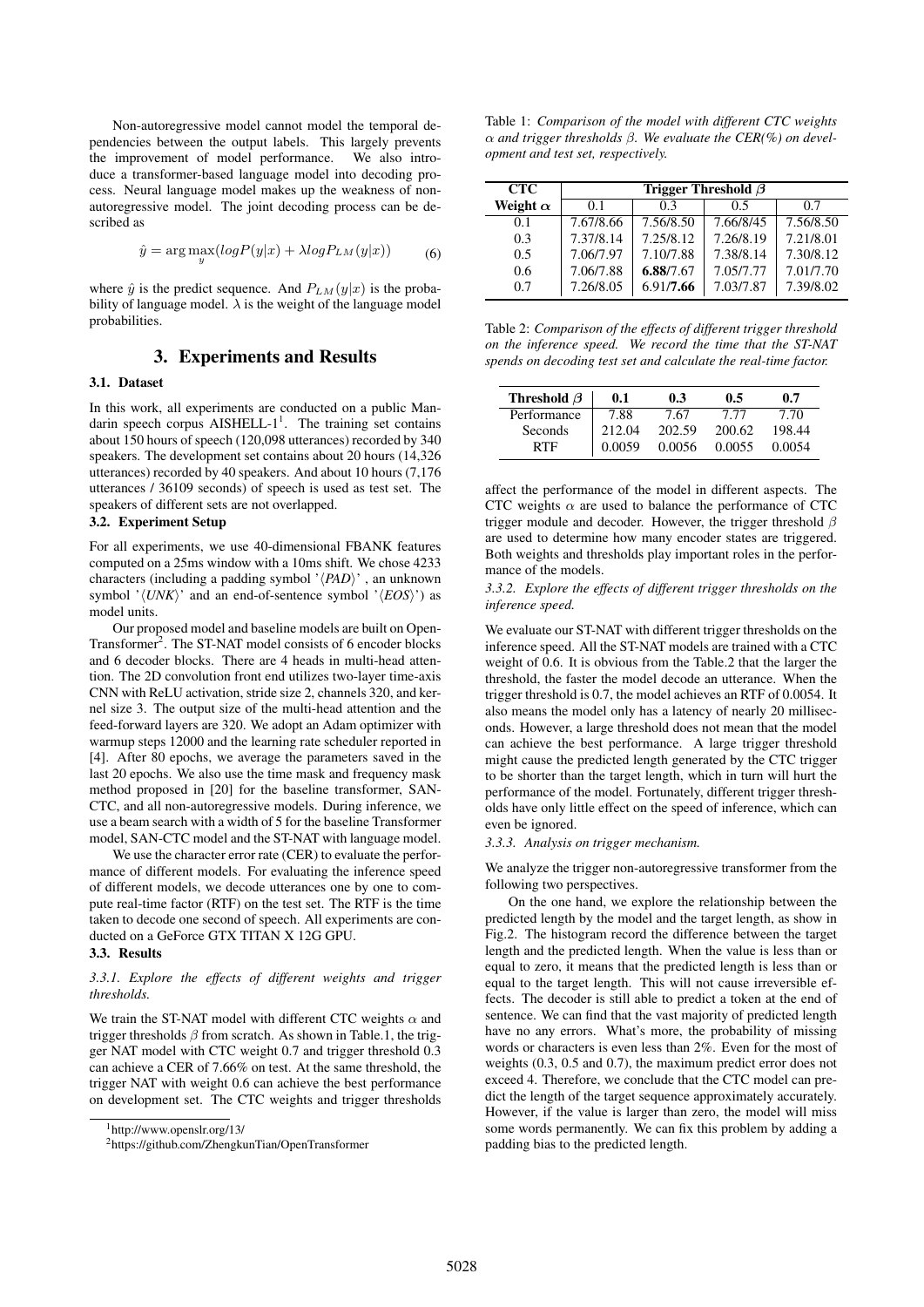

Figure 2: *The analysis of the predicted length. The histogram shows the difference between the target length and the predicted length.*



(b) Attention mechanism visualization

Figure 3: *We visually analyzed the test set sentences 'BAC009S0764W0149'. (a)The line chart shows the relationship between trigger position and character pronunciation boundaries. The dotted lines indicate the pronunciation boundary information and the spikes present the spike-like posterior probability of the CTC module. (b) is from the 4th source attention mechanism of the decoder.*

On the other hand, Fig.3(a) shows the relationship between the trigger position and the word pronunciation boundary. There is no triggered spike in the range of silence. Within the scope of the last pronounced word, there are two triggered spikes. Because we also take an end-of-sentence token into consideration during training. It's obvious that each spike is within the boundary of the word. Therefore, our assumption, that the triggered encode state sequence contains more prior information on the target sequence, is reasonable. It's obvious from Fig.3(b) that the ST-NAT model can make the target sequence better aligned to the encoded states sequence. What's more, the center of the alignment position almost coincides with the trigger position, which again verifies our assumption.

*3.3.4. Compare with other models.*

We also compare our proposed ST-NAT model with various main-stream models, e.g. traditional model, CTC-based model, transducer model, and attention-based sequence-to-sequence model. Under the same training condition and the same model parameters, we train a Speech-Transformer[6], NAT-MASKED [11], and our proposed ST-NAT model, where the speech transformer applies a beam search with beam width 5 to decoding utterances.

From Table.3, we can find the ST-NAT models can achieve comparable performance with the advanced speech-transformer model [6] and TDNN-Chain model [21], which is better than LAS. From another perspective, the ST-NAT has the fastest in-

Table 3: *Compare with other models in performance and realtime factor.*

| Model                   | DEV  | TEST  | <b>RTF</b> |
|-------------------------|------|-------|------------|
| TDNN-Chain (Kaldi) [21] |      | 7.45  |            |
| LAS[22]                 |      | 10.56 |            |
| Speech-Transformer*     | 6.57 | 7.37  | 0.0504     |
| SA-Transducer † [16]    | 8.30 | 9.30  | 0.1536     |
| SAN-CTC * [23]          | 7.83 | 8.74  | 0.0168     |
| Sync-Transformer + [24] | 7.91 | 8.91  | 0.1183     |
| NAT-MASKED * [11]       | 7.16 | 8.03  | 0.0058     |
| ST-NAT(ours)            | 6.88 | 7.67  | 0.0056     |
| ST-NAT+LM(ours)         | 6.39 | 7.02  | 0.0292     |

These models are re-implemented by ourselves according to the papers.

† We supplement the RTF of our previous two models.

ference speed among them, which is only about 1/10 of speechtransformer. The ST-NAT with a transformer language model can achieve the best CER of 7.02% on the test set and an RTF of 0.0292.

Compared with the streaming end-to-end model, e.g. SAN-CTC [23], Sync-Transformer [24], and SA-Transducer [16], the ST-NAT can not only achieve the best performance, but also the fastest inference speed. We suppose that the ST-NAT can decode an utterance with all context and without temporal dependencies.

By contrast, we also re-implement a NAT-MASKED model in a BERT-like way [11], which adopts a fixed-length (set as 60) mask sequence as the input. The NAT-MASKED has the same parameters as our ST-NAT except for the CTC module. We find the ST-NAT can achieve better performance. We guess that it is difficult for the model to learn to predict the target words(or characters) and the target length jointly. Both of them have a very close inference speed.

#### 4. Conclusions and Future Works

To estimate the length of the target sequence accurately and accelerate the inference speech, we proposed a spiketriggered non-autoregressive transformer (ST-NAT) for end-toend speech recognition, which introduce a CTC module to predict the target length and accelerate the convergence. The ST-NAT adopts the encode states corresponding to the positions of spikes as the input of the decoder. In the inference process, ST-NAT can count the number of spikes to avoid redundant calculations. We conduct all experiments on a public Chinese mandarin dataset AISHELL-1. The results show that the CTC module can accurately predict the length of the target sequence. The ST-NAT model has achieved achieve comparable performance with the advanced speech transformer model. However, the ST-NAT has a real-time factor of 0.0056, which exceeds all mainstream models. What's more, the ST-NAT with a language model can still have a very high inference speed. In the future, we will try to utilize the CTC module for joint decoding to improve the performance of the model during inference.

### 5. Acknowledgments

This work is supported by the National Key Research and Development Plan of China (No.2018YFB1005003), the National Natural Science Foundation of China (NSFC) (No.61831022, No.61901473, No.61771472, No.61773379 ) and a Inria-CAS Joint Research Project (No.173211KYSB20170061 and No.173211KYSB20190049). It is also (partially) funded by Huawei Noah's Ark Lab.